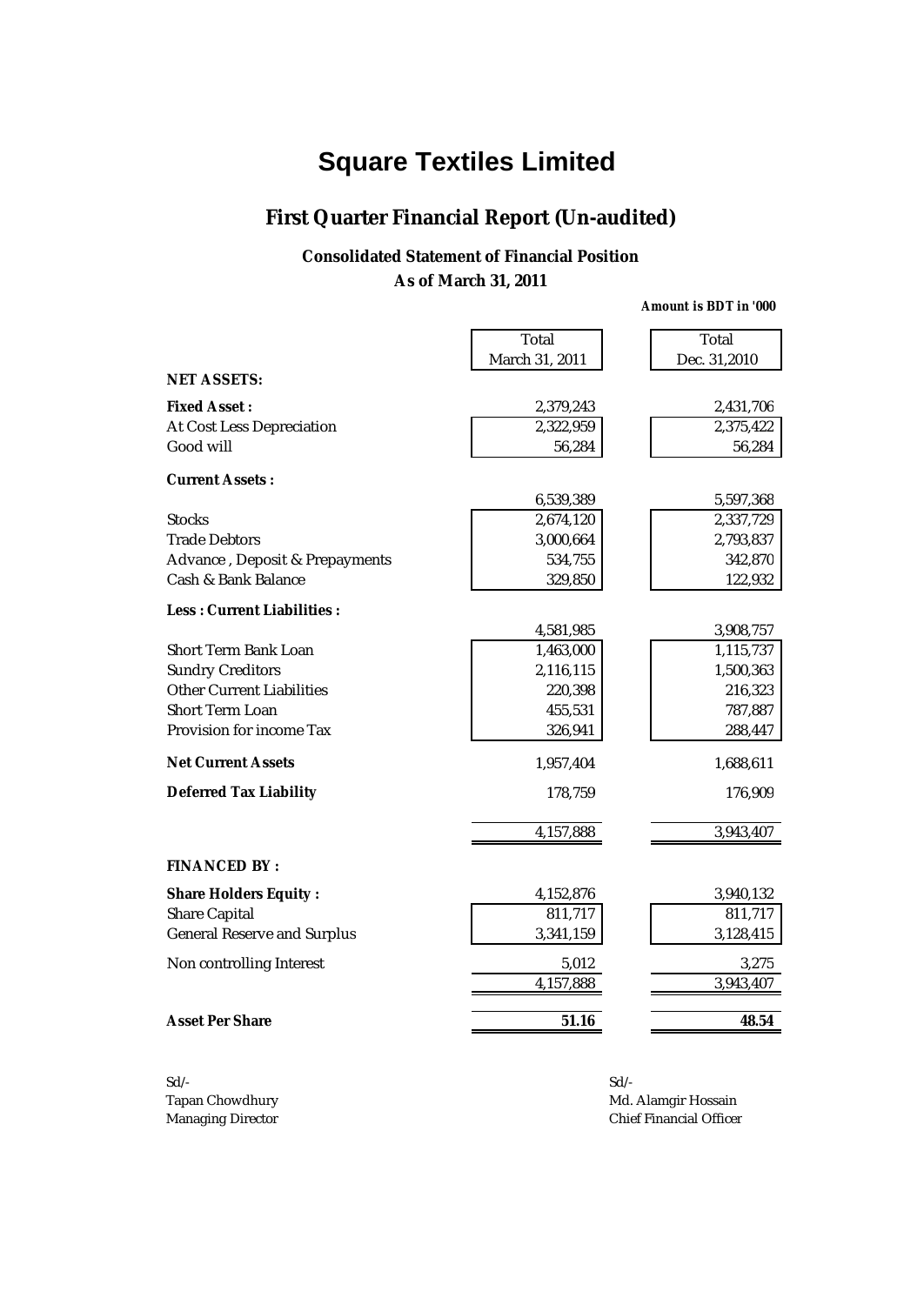## **First Quarter Financial Report (Un-audited)**

### **Consolidated Comprehensive Income Statement (Unaudited) For the First Quarter Ended March 31, 2011**

*Amount is BDT in '000*

|                                                                  |                | <b>First Quarter Ended on</b> |  |
|------------------------------------------------------------------|----------------|-------------------------------|--|
|                                                                  | March 31, 2011 | March 31, 2010                |  |
| Sales                                                            | 1,982,446      | 1,258,503                     |  |
| Cost of Goods Sold                                               | (1,627,499)    | (983, 505)                    |  |
| <b>Gross Profit</b>                                              | 354,947        | 274,998                       |  |
| <b>Operating Expenses</b>                                        | (35,031)       | (26, 946)                     |  |
| <b>Finance Cost</b>                                              | (60, 842)      | (39, 110)                     |  |
| Operating Income                                                 | 259,074        | 208,942                       |  |
| Other Income                                                     | 183            | 16                            |  |
| Net Income before W.P.P & W.F.                                   | 259,257        | 208,958                       |  |
| Allocation for W.P.P & W.F                                       | (12, 346)      | (9,950)                       |  |
| Net Income before Tax                                            | 246,911        | 199,008                       |  |
| Provision for Income Tax                                         | (37, 037)      | (26, 825)                     |  |
| Provision for Deferred Income Tax                                | (1, 849)       | (3, 214)                      |  |
| Net Profit after Tax                                             | 208,025        | 168,969                       |  |
| Non controlling Interest                                         | (736)          | (358)                         |  |
| Net Income for the Year                                          | 207,289        | 168,611                       |  |
| (Transferred to the Statement of Consolidated Changes in Equity) |                |                               |  |

| <b>Earning Per Share</b> | . | 2.08 |
|--------------------------|---|------|
|                          |   |      |

Sd/- Sd/-

Tapan Chowdhury **Mathematics** Chowdhury **Mathematics** Mathematics Mathematics Mathematics Mathematics Mathematics Mathematics Mathematics Mathematics Mathematics Mathematics Mathematics Mathematics Mathematics Mathematics Managing Director **Chief Financial Officer** Chief Financial Officer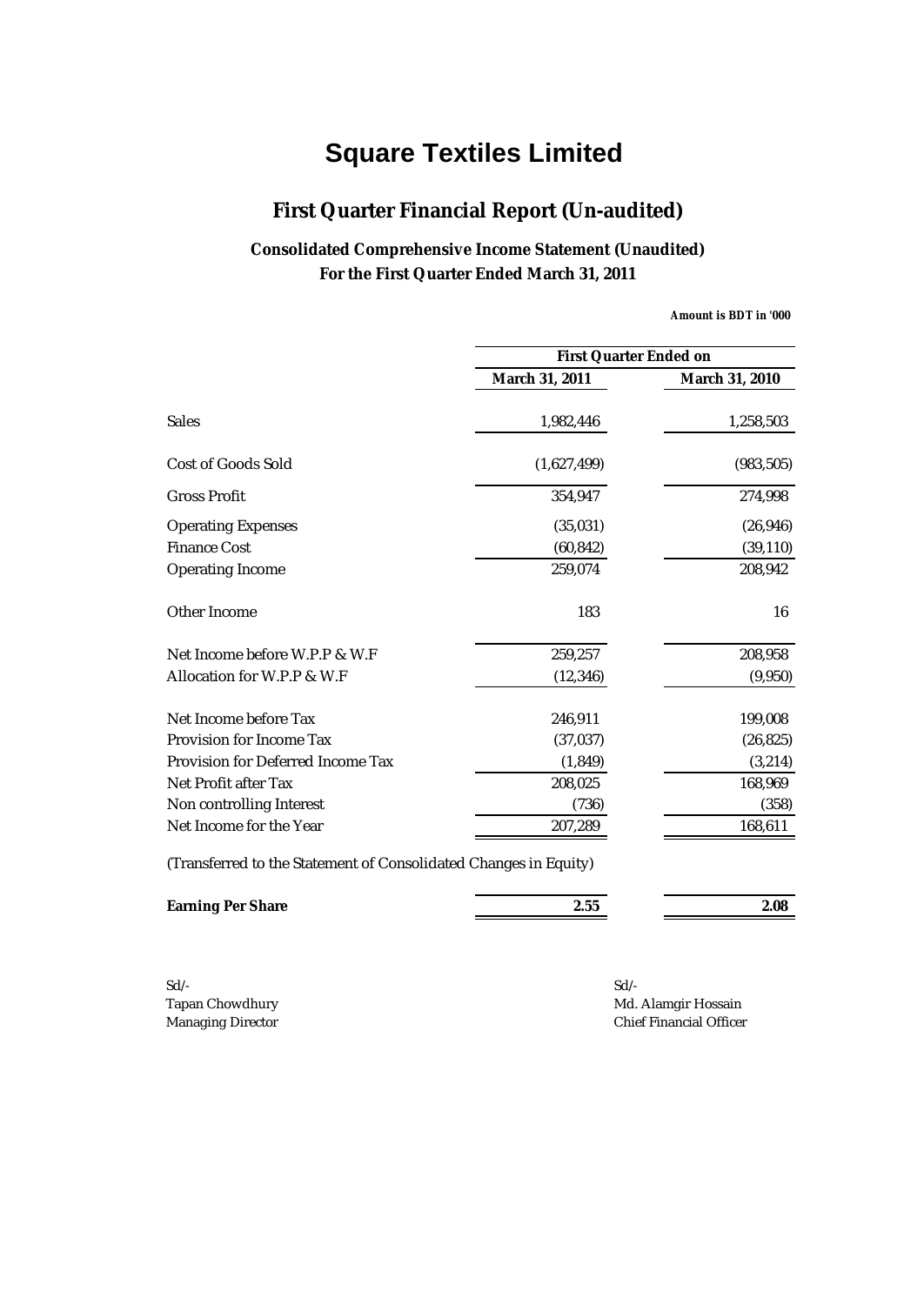## **First Quarter Financial Report (Un-audited)**

#### **Consolidated Statement of Cash Flows (Unaudited) For the First Quarter Ended on March 31, 2011**

|                                                 | <b>Amount is BDT in '000</b>  |                |
|-------------------------------------------------|-------------------------------|----------------|
|                                                 | <b>First Quarter Ended on</b> |                |
|                                                 | March 31, 2011                | March 31, 2010 |
| <b>Cash Flow From Operating Activities:</b>     |                               |                |
| Receipts                                        |                               |                |
| Cash From Sales Revenue                         | 1,775,619                     | 1,206,830      |
| Cash from Other Income                          | 183                           | 16             |
| <b>Total Cash Receipts</b>                      | 1,775,802                     | 1,206,846      |
| Payments                                        |                               |                |
| Purchase for Raw & Packing Materials            | (1, 170, 621)                 | (563, 718)     |
| Manufacturing and Operating Exp.                | (288, 626)                    | (200, 743)     |
| <b>Finance Cost</b>                             | (35, 575)                     | (39, 297)      |
| Income Tax                                      | (36, 553)                     | (27, 630)      |
| Workers Profit Participation Fund               | (7, 947)                      | (13,908)       |
| <b>Total Payments</b>                           | (1,539,322)                   | (845, 296)     |
| <b>Net Cash Flow From Operating Activities</b>  | 236,480                       | 361,550        |
| <b>Cash Flow From Investing Activities</b>      |                               |                |
| Purchase of Fixed Assets                        | (23, 137)                     | (41, 247)      |
| Share money Deposit With Mithapur Textiles Ltd. |                               | (57, 619)      |
| Investment in share of Mitapur Textiles Ltd.    |                               | (55, 881)      |
| <b>Net Cash Flow From Investing Activities</b>  | (23, 137)                     | (154, 747)     |
| <b>Cash Flow From Financing Activity</b>        |                               |                |
| Shorterm Bank Loan                              | 347,264                       | (43, 305)      |
| Short term Loan                                 | (353, 689)                    | (868)          |
| <b>Net Cash Flow From Financing Activities</b>  | (6, 425)                      | (44, 173)      |
| <b>Net Cash Position</b>                        | 206,918                       | 162,630        |
| <b>Opening Cash in Hand</b>                     | 122,932                       | 46,332         |
| <b>Closing Cash in Hand</b>                     | 329,850                       | 208,962        |
| Net Operating Cash flow per Share               | 2.91                          | 4.45           |
| $S$ d/-                                         | N                             |                |

Sd/- Sd/- Tapan Chowdhury **Mathematic State of Table 2018** Md. Alamgir Hossain Managing Director **Chief Financial Officer** Chief Financial Officer